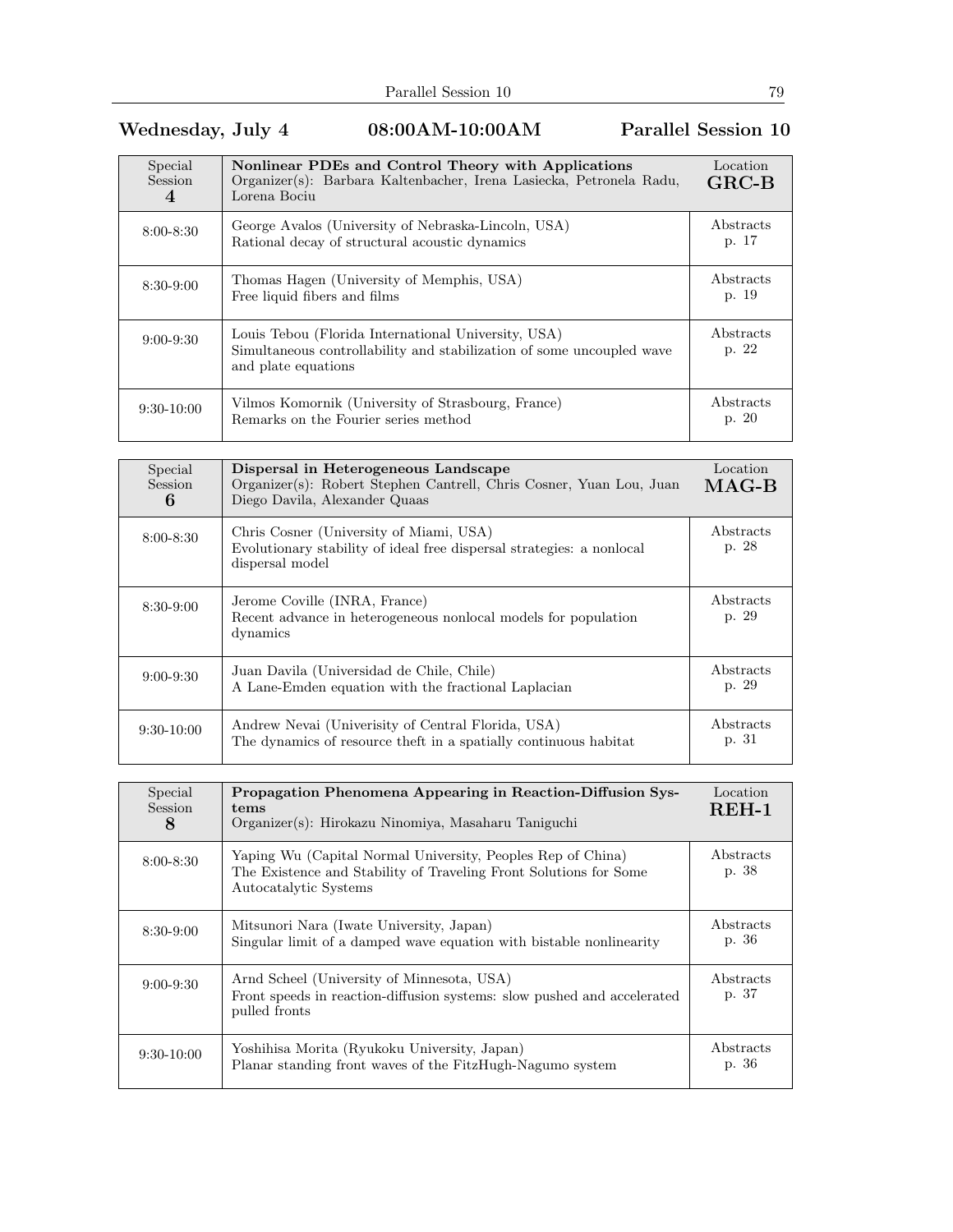| Special<br><b>Session</b><br>10 | Computational and Nonautonomous Dynamics<br>Organizer(s): Michael Dellnitz, Oliver Junge, Stefan Siegmund                                                                 | Location<br>$GRC-A$ |
|---------------------------------|---------------------------------------------------------------------------------------------------------------------------------------------------------------------------|---------------------|
| $8:00 - 8:30$                   | Oliver Junge (Technische Universitaet Muenchen, Germany)<br>Lazy global feedbacks for quantized nonlinear event systems                                                   | Abstracts<br>p. 44  |
| $8:30-9:00$                     | Péter Koltai (Technische Universität München, Germany)<br>Global stability design for non-linear dynamical systems                                                        | Abstracts<br>p. 45  |
| $9:00 - 9:30$                   | Igor Mezic (UCSB, USA)<br>Mesohyperbolicity and other ergodic theory concepts in<br>nonautonomous dynamical systems                                                       | Abstracts<br>p. 45  |
| $9:30-10:00$                    | Carsten Hartmann (Institut für Mathematik, Freie Universität Berlin,<br>Germany)<br>Accelerating molecular dynamics: some ideas from robust and<br>risk-sensitive control | Abstracts<br>p. 44  |

| Special<br><b>Session</b><br>16 | <b>Reaction Diffusion Equations and Applications</b><br>Organizer(s): Jerome Goddard, Ratnasingham Shivaji                                                     | Location<br>REH-8         |
|---------------------------------|----------------------------------------------------------------------------------------------------------------------------------------------------------------|---------------------------|
| $8:00 - 8:30$                   | Georg Hetzer (Auburn University, USA)<br>A Reaction-Diffusion Problem with Nonlocal Reaction                                                                   | <b>Abstracts</b><br>p. 74 |
| $8:30-9:00$                     | Ratnasingham Shivaji (University of North Carolina at Greensboro,<br>USA)<br>Infinite semiposition problems with asymptotically linear growth<br>forcing terms | Abstracts<br>p. 76        |
| $9:00 - 9:30$                   | Lakshmi S Kalappattil (Mississippi State University, USA)<br>An existence result for an infinite semiposition problem                                          | Abstracts<br>p. 74        |
| $9:30-10:00$                    | Dagny Butler (Mississippi State University, USA)<br>Existence of Alternate Steady States in a Phosphorous Cycling Model                                        | Abstracts<br>p. 73        |

| Special<br>Session<br>26 | <b>Qualitative Aspects of Nonlinear Boundary Value Problems</b><br>Organizer(s): Marta Garcia-Huidobro, Raul Manasevich, James Ward                                     | Location<br>$REH-7$        |
|--------------------------|-------------------------------------------------------------------------------------------------------------------------------------------------------------------------|----------------------------|
| $8:00 - 8:30$            | M. N Nkashama (University of Alabama at Birmingham, USA)<br>Eigenvalue-curves and nonlinear second order elliptic equations with<br>nonlinear boundary conditions       | <i>Abstracts</i><br>p. 119 |
| $8:30-9:00$              | Sudhakar G Pandit (Winston-Salem State University, USA)<br>Nonlinear Periodic Boundary Value Problems via Initial Value<br>Problems: Generalized Quasilinear Techniques | Abstracts<br>p. 119        |
| $9:00 - 9:30$            | Raul Manasevich (University of Chile, Chile)<br>Sign changing solutions with compact support for a nonlinear equation<br>with a p-Laplace operator                      | Abstracts<br>p. 118        |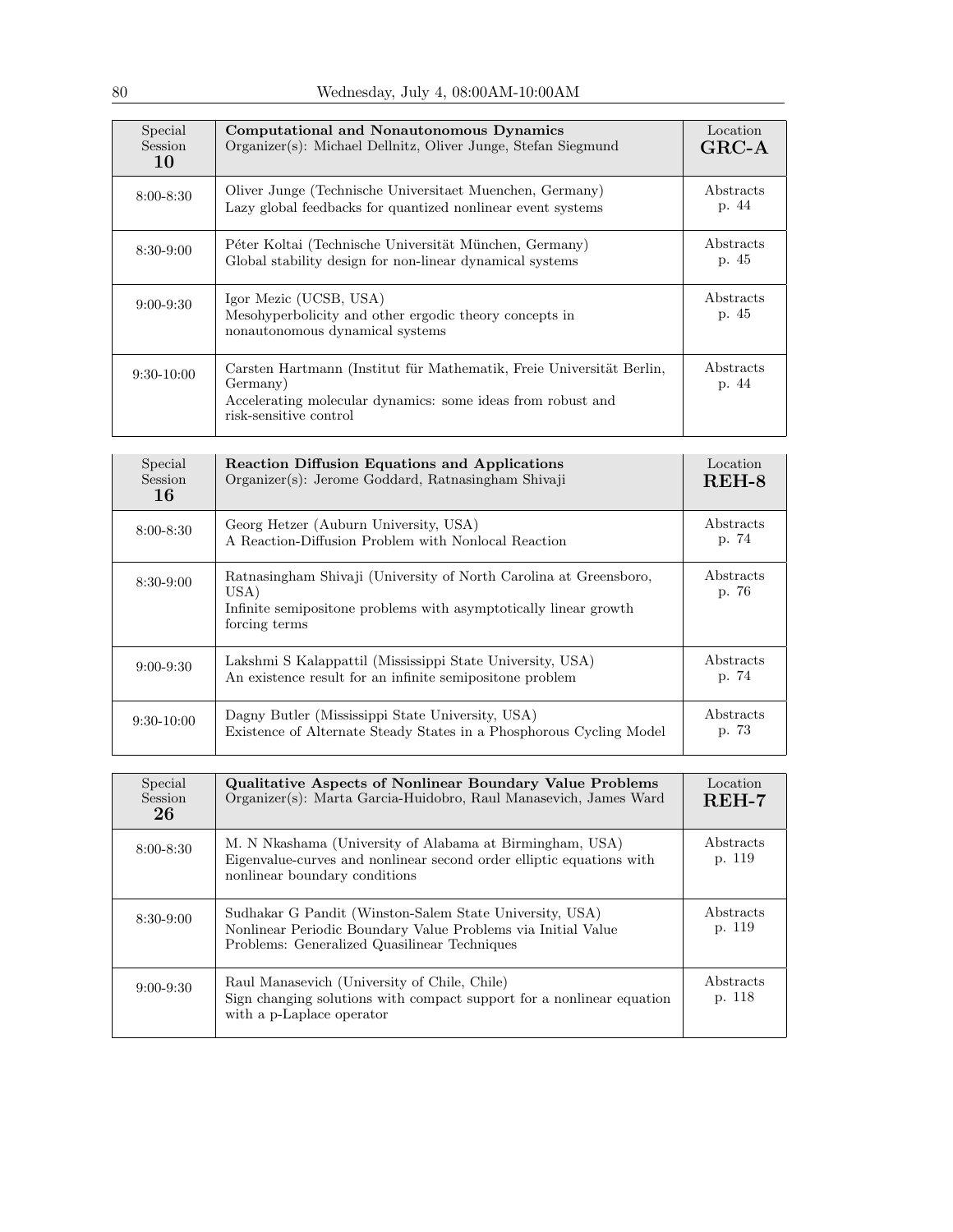| Special<br>Session<br>29 | Self-organized Behavior of Nonlinear Elliptic Equations and<br>Pattern Formation of Strongly Interacting Systems<br>Organizer(s): Susanna Terracini, Jun-cheng Wei   | Location<br>$GRC-H$ |
|--------------------------|----------------------------------------------------------------------------------------------------------------------------------------------------------------------|---------------------|
| $8:30-9:00$              | Benedetta Noris (Universita' degli Studi di Milano-Bicocca, Italy)<br>Convergence of minimax and continuation of critical points for<br>singularly perturbed systems | Abstracts<br>p. 131 |
| $9:00 - 9:30$            | Peter Polacik (University of Minnesota, USA)<br>Nonnegative solutions of elliptic equations and their nodal structure                                                | Abstracts<br>p. 131 |
| $9:30-10:00$             | Xiaofeng Ren (George Washington Unviersity, USA)<br>A double bubble solution in a ternary system with long range<br>interaction                                      | Abstracts<br>p. 131 |

| Special<br>Session<br>32 | <b>Existence and Multiplicity Results in Elliptic Variational Prob-</b><br>lems<br>Organizer(s): G. Bonanno, S. Carl, S. A. Marano, D. Motreanu | Location<br>$REH-9$ |
|--------------------------|-------------------------------------------------------------------------------------------------------------------------------------------------|---------------------|
| $8:00 - 8:30$            | Andrzej Szulkin (Stockholm University, Sweden)<br>A concentration phenomenon for a semilinear elliptic equation                                 | Abstracts<br>p. 146 |
| $8:30-9:00$              | Nikolaos S Papageorgiou (National Technical University, Athens,<br>Greece)<br>Multiplicity Theorems for $(p,2)$ Equations                       | Abstracts<br>p. 145 |
| $9:00 - 9:30$            | Sergiu Aizicovici (Ohio University, USA)<br>Multiple solutions for a class of superlinear Neumann problems                                      | Abstracts<br>p. 142 |
| $9:30-10:00$             | Roberto Livrea (University of Reggio Calabria, Italy)<br>Some recent existence and multiplicity results for second order<br>Hamiltonian systems | Abstracts<br>p. 144 |

| Special<br>Session<br>36 | Stochastic Partial Differential Equations and their Optimal<br>Control<br>$Organizer(s):$ Wilfried Grecksch                                   | Location<br>POI-A   |
|--------------------------|-----------------------------------------------------------------------------------------------------------------------------------------------|---------------------|
| $8:00 - 8:30$            | Michael Roeckner (University of Bielefeld, Germany)<br>Regularization of Ordinary and Partial Differential Equations by Noise                 | Abstracts<br>p. 161 |
| $8:30-9:00$              | Max von Renesse (Univ. Leipzig, Germany)<br>Ergodic Properties of Stochastic Curve Shortening Flow                                            | Abstracts<br>p. 163 |
| $9:00 - 9:30$            | Jose Valero (Universidad Miguel Hernandez, Spain)<br>Random attractors for multivalued lattice dynamical systems with<br>multiplicative noise | Abstracts<br>p. 162 |
| $9:30-10:00$             | Vo V Anh (Queensland University of Technology, Australia)<br>Diffusion in heterogeneous domains                                               | Abstracts<br>p. 160 |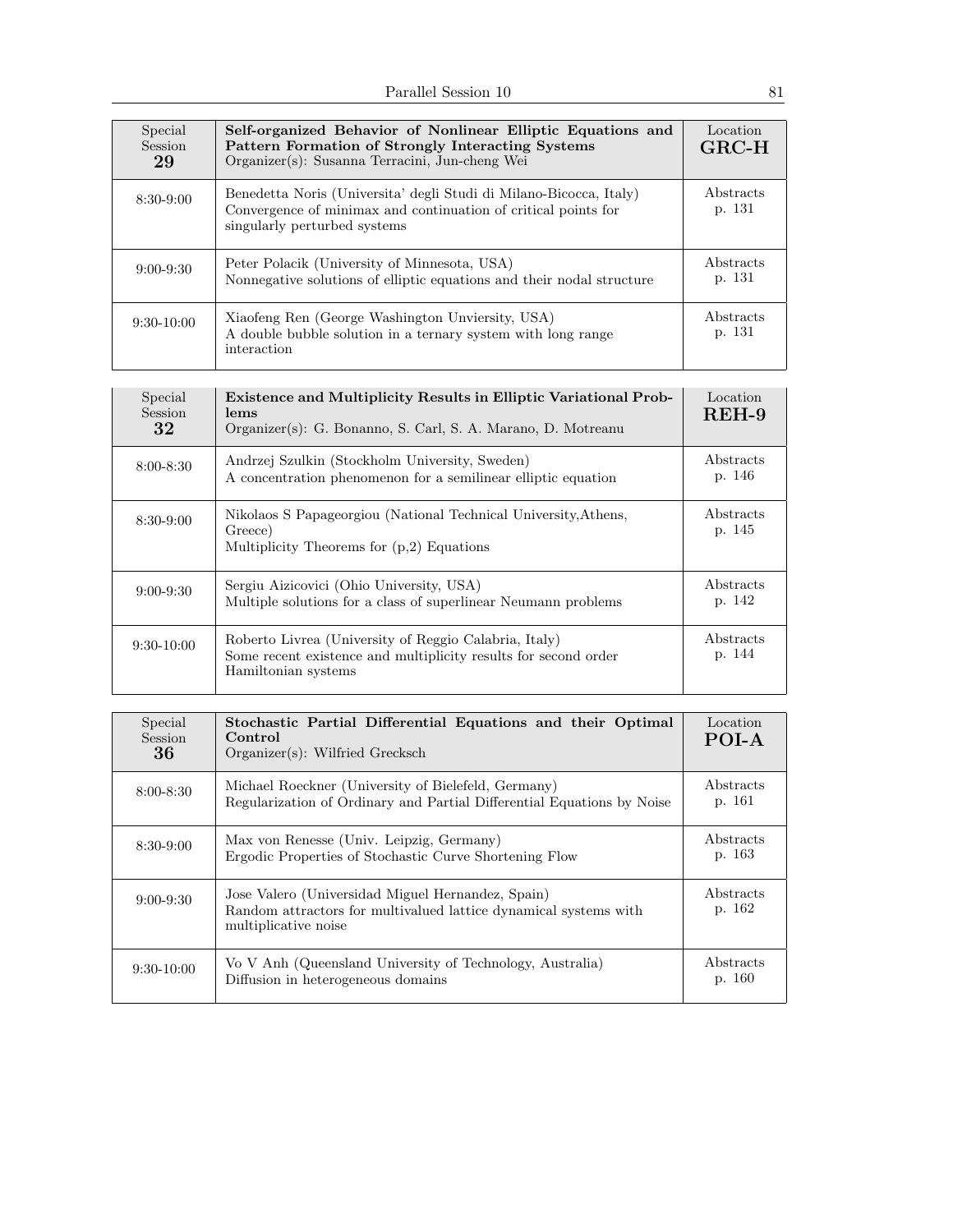| Special<br>Session<br>39 | Polynomial Methods for Differential Equations and Dynamical<br><b>Systems</b><br>Organizer(s): Stephen Lucas, James Stanley Sochacki, Roger Thelwell,<br>Paul Warne                 | Location<br>REH-6          |
|--------------------------|-------------------------------------------------------------------------------------------------------------------------------------------------------------------------------------|----------------------------|
| $8:30-9:00$              | James S Sochacki (James Madison University, USA)<br>Mathematical Modeling Problems That Are Polynomial ODEs                                                                         | Abstracts<br>p. 171        |
| $9:00 - 9:30$            | Alexander Gofen (The Smith-Kettlewell Eye Research Institute, USA)<br>The Unifying View on Ordinary Differential Equations and Automatic<br>Differentiation, yet with a Gap to Fill | <b>Abstracts</b><br>p. 171 |
| $9:30-10:00$             | Stephen Lucas (James Madison University, USA)<br>Different Differential Equations with the Same Solution                                                                            | Abstracts<br>p. 171        |

| Special<br><b>Session</b><br>41 | New Developments in Qualitative Behavior of Evolutionary<br><b>PDEs</b><br>Organizer(s): Ryo Ikehata, Grozdena Todorova                                                                    | Location<br>PAL-CC  |
|---------------------------------|--------------------------------------------------------------------------------------------------------------------------------------------------------------------------------------------|---------------------|
| $8:00 - 8:30$                   | Marcello DAbbicco (University of Bari, Italy)<br>Global existence and sharp decay estimates for the semilinear wave<br>equation with time-dependent damping                                | Abstracts<br>p. 173 |
| $8:30-9:00$                     | Claudio A Fernandez (P. Universidad Catolica de Chile, Chile)<br>Regularity of solutions for a third order differential equation                                                           | Abstracts<br>p. 173 |
| $9:00 - 9:30$                   | Hiroshi Takeda (Fukuoka Institute of Technology, Japan)<br>Higher order expansion of solutions to damped wave equations                                                                    | Abstracts<br>p. 176 |
| $9:30-10:00$                    | Ahmad Z Fino (Lebanese University & Lebanese International<br>University, Lebanon)<br>Finite time blow-up for damped wave equations with nonlinear<br>memory and space-dependent potential | Abstracts<br>p. 174 |

| Special<br><b>Session</b><br>42 | Global or/and Blowup Solutions for Nonlinear Evolution Equa-<br>tions and Their Applications<br>Organizer(s): George Chen, Ming Mei                        | Location<br>$REH-4$ |
|---------------------------------|------------------------------------------------------------------------------------------------------------------------------------------------------------|---------------------|
| $8:00 - 8:30$                   | Maria Michaela M Porzio (Universitá degli Studi di Roma, Italy)<br>On decay estimates for solutions of some parabolic equations                            | Abstracts<br>p. 180 |
| $8:30-9:00$                     | Le Dung (University of Texas San Antonio, USA)<br>Everywhere regularity for cross diffusion systems involving<br>p-Laplacian: the degenerate case          | Abstracts<br>p. 178 |
| $9:00 - 9:30$                   | Jean C Cortissoz (Universidad de los Andes, Colombia)<br>On the behavior of certain nonlinear parabolic equations with periodic<br>boundary conditions     | Abstracts<br>p. 177 |
| $9:30-10:00$                    | Daniela D Giachetti (University of Rome Sapienza, Italy)<br>Existence and blow-up results for fast diffusion equations with<br>nonlinear lower order terms | Abstracts<br>p. 178 |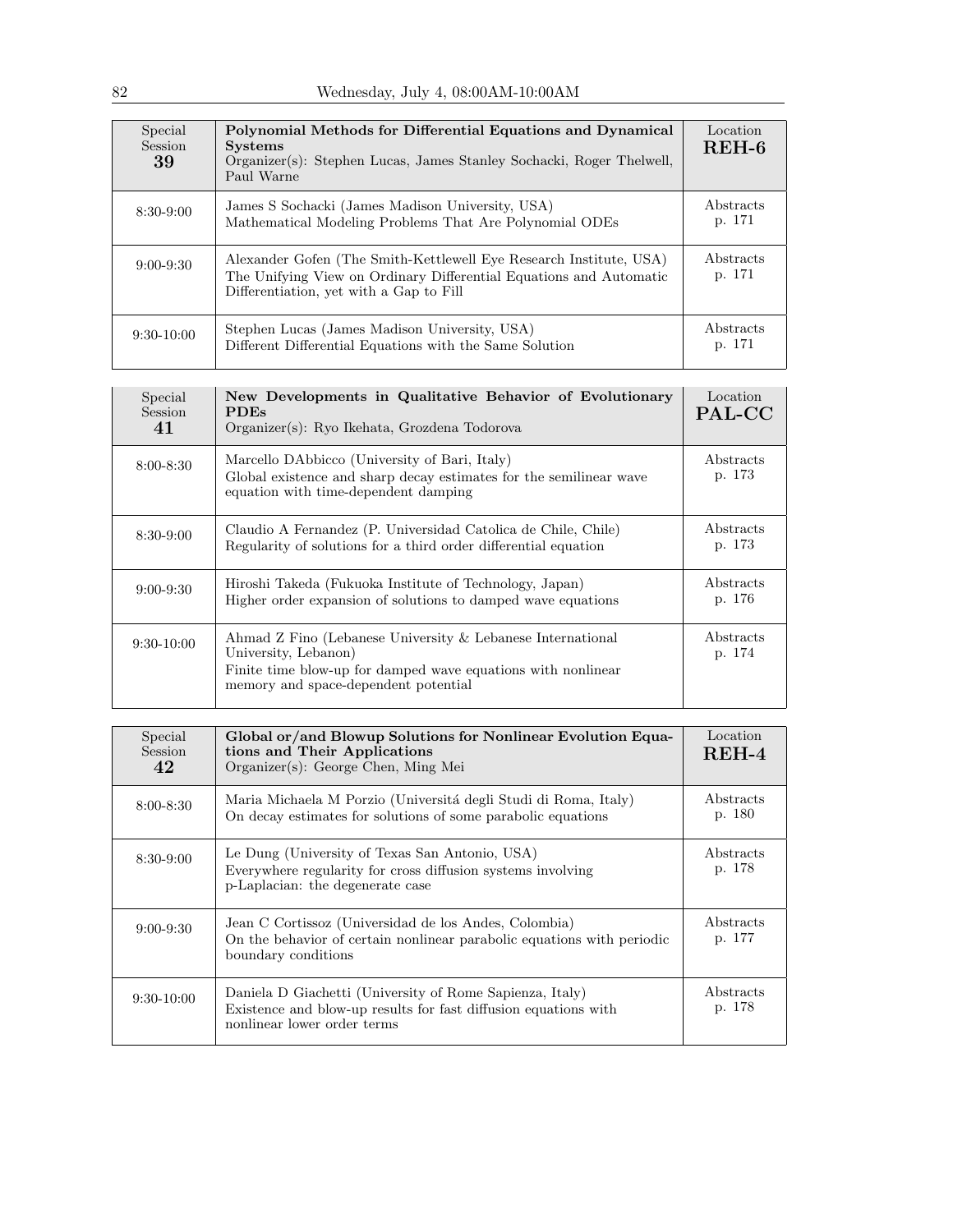| Special<br><b>Session</b><br>44 | Applications of Chaotic and Stochastic Multiscale Dynamics<br>Organizer(s): Rafail Abramov, Gregor Kovacic, Ilya Timofeyev | Location<br>$REH-2$ |
|---------------------------------|----------------------------------------------------------------------------------------------------------------------------|---------------------|
| $8:00 - 8:30$                   | Lisa Rogers (NYU, USA)<br>The Neurochemical Dynamics of the Mammalian Sleep-Wake<br>Regulatory Network                     | Abstracts<br>p. 189 |
| $8:30-9:00$                     | Andrea K Barreiro (Southern Methodist University, USA)<br>Low-dimensional descriptions of neural networks                  | Abstracts<br>p. 186 |
| $9:00 - 9:30$                   | Lee DeVille (University of Illinois, USA)<br>Stochastic dynamics on networks                                               | Abstracts<br>p. 188 |
| $9:30-10:00$                    | Victor Barranca (Rensselaer Polytechnic Institute, USA)<br>Compressed Sensing in Retinal Image Processing                  | Abstracts<br>p. 186 |

| Special<br><b>Session</b><br>46 | Discrete/Continuous and Nonstandard Analysis<br>Organizer(s): Kiyoyuki Tchizawa, Imme van den Berg                             | Location<br><b>PAL-D</b> |
|---------------------------------|--------------------------------------------------------------------------------------------------------------------------------|--------------------------|
| $8:00 - 8:30$                   | Luis Albuquerque (Universidade Aberta, Portugal)<br>Smooth models of discontinuous systems                                     | Abstracts<br>p. 195      |
| $8:30-9:00$                     | Rachid R Bebbouchi (Laboratory of Dynamical Systems, USTHB,<br>Algiers, Algeria)<br>The Osgood Integral: an extraordinary tool | Abstracts<br>p. 195      |
| $9:00 - 9:30$                   | Eric Benoît (Université de La Rochelle, France)<br>How to find infinitesimals in a big genetic-metabolic model?                | Abstracts<br>p. 195      |
| $9:30-10:00$                    | Shuya Kanagawa (Tokyo City University, Japan)<br>Error Estimation for Approximate Solutions of SDE                             | Abstracts<br>p. 195      |

| Special<br>Session<br>47 | <b>Dynamics and Games</b><br>Organizer(s): Alberto Pinto, Michel Benaim                                                   | Location<br>POI-C          |
|--------------------------|---------------------------------------------------------------------------------------------------------------------------|----------------------------|
| $8:30-9:00$              | João Almeida (Polytechnic Institute of Bragança, Portugal)<br>Anosov and renormalized circle diffeomorphisms              | <b>Abstracts</b><br>p. 198 |
| $9:00 - 9:30$            | João Almeida (Polytechnic Institute of Bragança, Portugal)<br>Anosov diffeomorphisms and golden tilings                   | Abstracts<br>p. 198        |
| $9:30-10:00$             | Cisem Bektur (Loughborough University, England)<br>Performance of Investment Strategies in the Absence of Correct Beliefs | <b>Abstracts</b><br>p. 198 |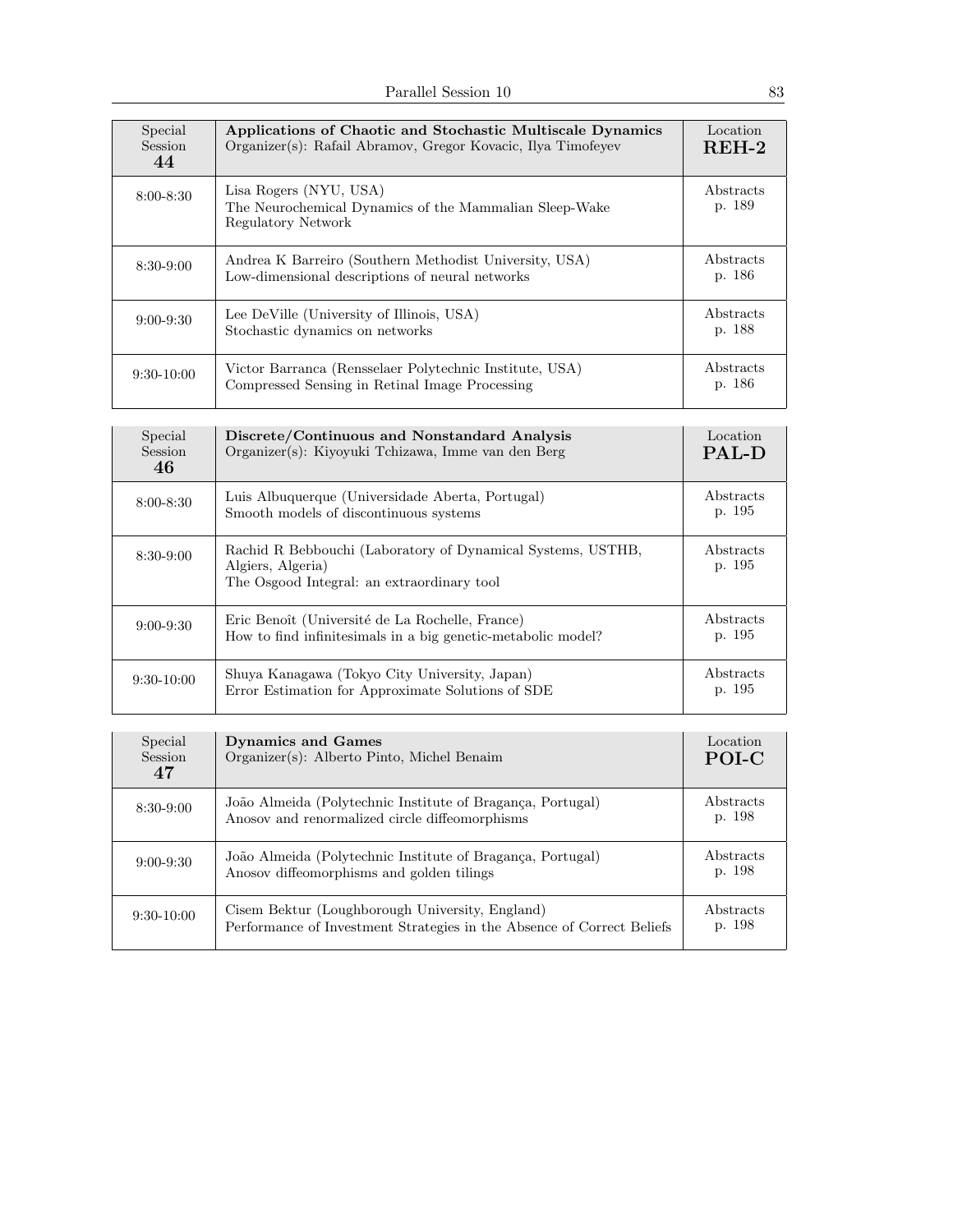| Special<br>Session<br>51 | <b>Ordinal Symbolic Dynamics and Applications</b><br>Organizer(s): Jose Maria Amigo, Karsten Keller                                                                      | Location<br>POI-B   |
|--------------------------|--------------------------------------------------------------------------------------------------------------------------------------------------------------------------|---------------------|
| $8:00 - 8:30$            | Bernd Pompe (Inst. Physics, Univ. Greifswald, Germany, Germany)<br>LE-Statistic: A Versatile Tool in Ordinal Time Series Analysis                                        | Abstracts<br>p. 216 |
| $8:30-9:00$              | Taichi T Haruna (Kobe University, Japan)<br>Permutation Approach to Finite-Alphabet Stationary Stochastic<br>Processes Based on the Duality between Values and Orderings | Abstracts<br>p. 214 |
| $9:00 - 9:30$            | Kohei Nakajima (University of Zurich, Switzerland)<br>Local information dynamics via permutation-information theoretic<br>approach                                       | Abstracts<br>p. 215 |
| $9:30-10:00$             | Mariano Matilla-Garcia (UNED, Spain)<br>Symbolic Analysis: Inference basis for constructing Hypotheses                                                                   | Abstracts<br>p. 215 |

| Special<br>Session<br>54 | <b>Dynamics in Complex Networks</b><br>Organizer(s): Juan A. Almendral, Miguel Romance                                              | Location<br>$MAG-C$ |
|--------------------------|-------------------------------------------------------------------------------------------------------------------------------------|---------------------|
| $8:00 - 8:30$            | Mary Luz Mouronte (Universidad Carlos III de Madrid, Spain)<br>Robustness in the urban transportation network of Madrid             | Abstracts<br>p. 224 |
| $8:30-9:00$              | Miguel Romance (Rey Juan Carlos University, Spain)<br>Controlling structural properties of complex networks: Centrality<br>Measures | Abstracts<br>p. 224 |
| $9:00 - 9:30$            | Regino R Criado (Universidad Rey Juan Carlos, Spain)<br>Some structural properties of multilevel networks                           | Abstracts<br>p. 223 |
| $9:30-10:00$             | My T Thai (University of Florida, USA)<br>Dynamic Community Structures Analysis                                                     | Abstracts<br>p. 225 |

| Special<br>Session<br>55 | <b>Nonlinear Elliptic and Parabolic Problems</b><br>$Organizer(s):$ Julian Lopez-Gomez                                                                                                     | Location<br>$GRC-C$ |
|--------------------------|--------------------------------------------------------------------------------------------------------------------------------------------------------------------------------------------|---------------------|
| $8:00 - 8:30$            | Antonio Suarez (Univ. Sevilla, Spain)<br>An elliptic system with chemotaxis term and nonlinear boundary<br>conditions                                                                      | Abstracts<br>p. 229 |
| $8:30-9:00$              | Santiago S Cano-Casanova (Universidad Pontificia Comillas, Spain)<br>Positive Solutions of semilinear boundary value problems of logistic<br>type with nonlinear mixed boundary conditions | Abstracts<br>p. 226 |
| $9:00 - 9:30$            | Salome Martinez (Universidad de Chile, Chile)<br>Steady state analysis for a relaxed cross diffusion model                                                                                 | Abstracts<br>p. 228 |
| $9:30-10:00$             | Patrick Q Guidotti (UC Irvine, USA)<br>A Forward-Backward regularization of the Perona-Malik Equation                                                                                      | Abstracts<br>p. 227 |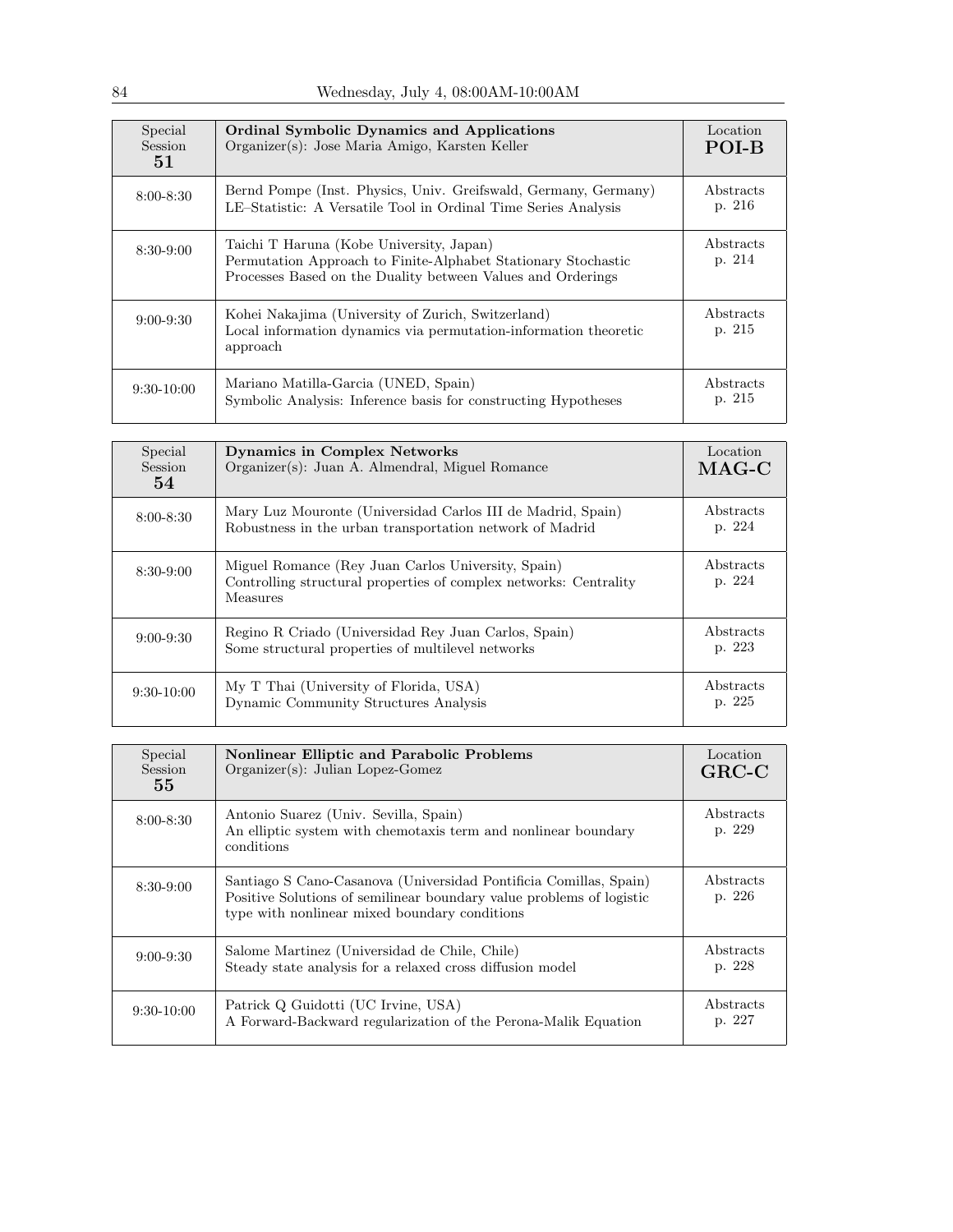| Special<br>Session<br>62 | PDEs and Dynamical Systems, and Their Applications<br>Organizer(s): Soo Kyung Joo, Jinhae Park, Tuoc Van Phan                                 | Location<br>$GRC-I$ |
|--------------------------|-----------------------------------------------------------------------------------------------------------------------------------------------|---------------------|
| $8:00 - 8:30$            | Linlin Su (Worcester Polytechnic Institute, USA)<br>Propagation of the Advantageous Genes in a Population with Multiple<br>Alleles at a Locus | Abstracts<br>p. 244 |
| $8:30-9:00$              | Truyen Nguyen (University of Akron, USA)<br>Regularity of solutions to the linearized Monge-Ampère equation                                   | Abstracts<br>p. 243 |
| $9:00 - 9:30$            | Xiaodong Yan (University of Connecticut, USA)<br>Liouville Theorem for higher order elliptic systems                                          | Abstracts<br>p. 245 |
| $9:30-10:00$             | Nung Kwan Aaron Yip (Purdue University, USA)<br>Crystalline Surface Diffusion                                                                 | Abstracts<br>p. 245 |

| Special<br><b>Session</b><br>68 | Analysis and Simulations of Nonlinear Systems<br>$Organizer(s)$ : Wei Feng, Zhaosheng Feng                                                                         | Location<br>$MAG-A$ |
|---------------------------------|--------------------------------------------------------------------------------------------------------------------------------------------------------------------|---------------------|
| $8:00 - 8:30$                   | Y. Charles Li (University of Missouri, USA)<br>On the Paradoxes of Enrichment and Pesticides                                                                       | Abstracts<br>p. 261 |
| $8:30-9:00$                     | Jiaxu Li (University of Louisville, USA)<br>Intravenous glucose tolerance test model and its global stability                                                      | Abstracts<br>p. 261 |
| $9:00 - 9:30$                   | Sukanya Basu (Grand Valley State University, USA)<br>Some Computational Challenges in Analyzing Global Dynamics of<br>Certain Nonlinear Discrete Dynamical Systems | Abstracts<br>p. 259 |
| $9:30-10:00$                    | Abiti Adili (NMT, USA)<br>pullback attractor for the stochastic FitzHugh-Nagumo system on<br>unbounded domains                                                     | Abstracts<br>p. 259 |

| Special<br>Session<br>69 | Dissipative Systems and Applications<br>Organizer(s): Georg Hetzer, Wenxian Shen, Lourdes Tello                                                        | Location<br>POI-D   |
|--------------------------|--------------------------------------------------------------------------------------------------------------------------------------------------------|---------------------|
| $8:00 - 8:30$            | King-Yeung Lam (Ohio State University, USA)<br><b>Faster vs Slower Diffusers</b>                                                                       | Abstracts<br>p. 265 |
| $8:30-9:00$              | Xiaoxia Xie (Auburn University, Peoples Rep of China)<br>Approximations of Random Dispersal Operators by Nonlocal Dispersal<br>Operators               | Abstracts<br>p. 266 |
| $9:00 - 9:30$            | Liang Kong (Auburn University, USA)<br>Positive Stationary Solutions and Spreading Speeds of KPP Equations<br>in Locally Spatially Inhomogeneous Media | Abstracts<br>p. 265 |
| $9:30-10:00$             | Aijun Zhang (University of Kansas, USA)<br>Spatial Spread and Front Propagation Dynamics of Nonlocal<br>Monostable Equations in Periodic Habitats      | Abstracts<br>p. 266 |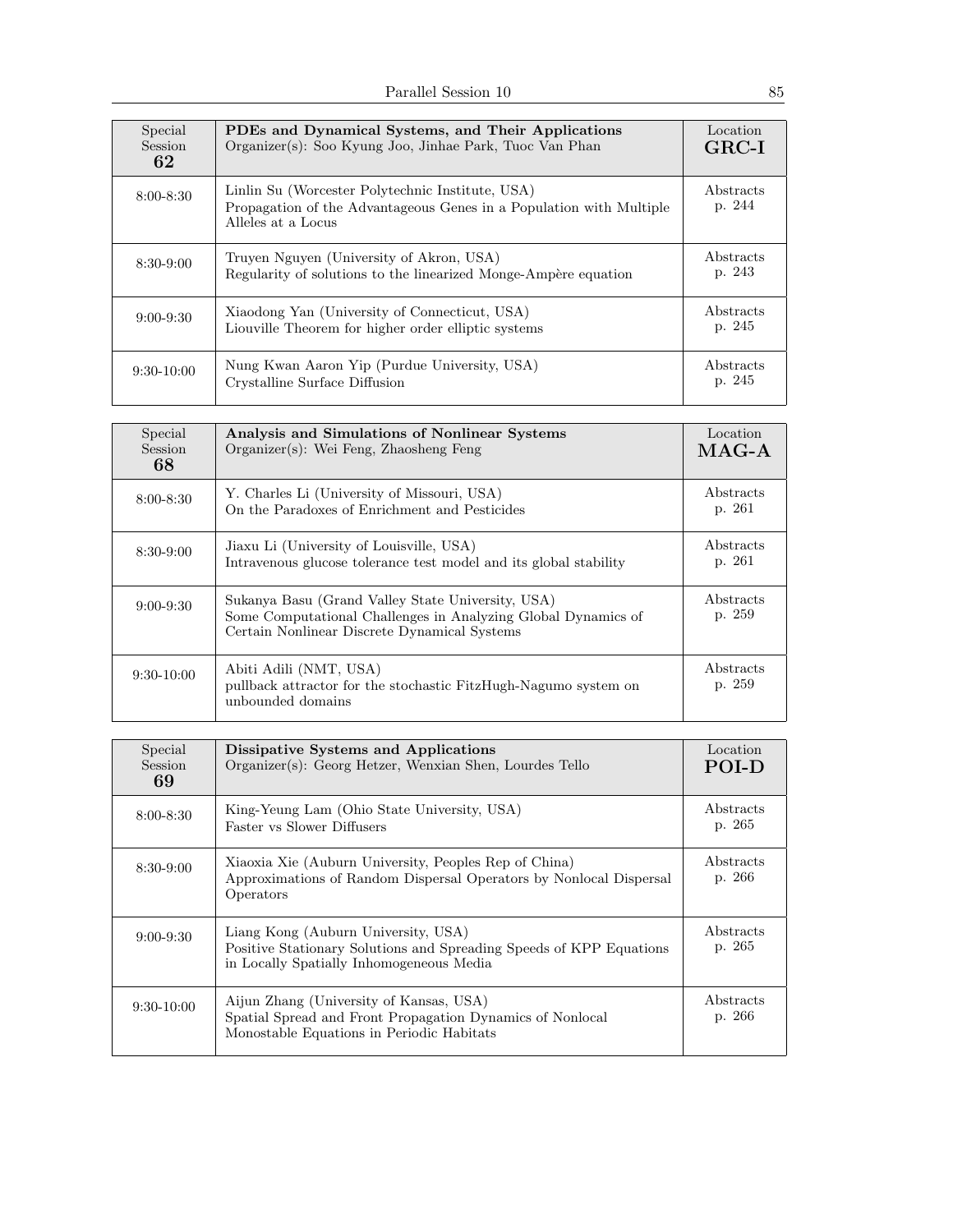| Special<br><b>Session</b><br>77 | The Navier-Stokes Equations and Related Problems<br>Organizer(s): Sarka Necasova, Reimund Rautmann, Werner Varnhorn                                                         | Location<br>$REH-3$ |
|---------------------------------|-----------------------------------------------------------------------------------------------------------------------------------------------------------------------------|---------------------|
| $8:00 - 8:30$                   | Chérif Amrouche (Université de Pau et des Pays de l'Adour, France)<br>$L^p$ -Theory for Stokes and Navier-Stokes Equations with Non Standard<br>Boundary Conditions         | Abstracts<br>p. 286 |
| $8:30-9:00$                     | Hyeong-Ohk Bae (Ajou University, Korea)<br>Boundary Regularity for the Steady Stokes Type Flow with Shear<br>Thickening Viscosity                                           | Abstracts<br>p. 286 |
| $9:00 - 9:30$                   | Paul Deuring (Universite du Littoral, France)<br>Pointwise decay of incompressible flows around rigid bodies                                                                | Abstracts<br>p. 287 |
| $9:30-10:00$                    | Maria U Specovius-Neugebauer (University of Kassel, Germany)<br>(Almost) every thing you always wanted to know about the Helmholtz<br>decomposition but were afraid to ask. | Abstracts<br>p. 289 |

| Contributed<br>Session<br>06 | <b>Control and Optimization</b><br>$Chair(s)$ : Ellina Grigorieva                                                              | Location<br>$REH-5$ |
|------------------------------|--------------------------------------------------------------------------------------------------------------------------------|---------------------|
| $8:00 - 8:20$                | Murat M Adivar (Izmir University of Economics, Turkey)<br>Dual representations of cones and functions on mixed domains         | Abstracts<br>p. 322 |
| $8:20 - 8:40$                | Ellina Grigorieva (Texas Woman's University, USA)<br>Analytical Methods in Optimal Control of HIV treatment                    | Abstracts<br>p. 322 |
| $8:40-9:00$                  | Luis A Melara (Shippensburg University, USA)<br>Optimal Control in the Treatment of Retinitis Pigmentosa                       | Abstracts<br>p. 322 |
| $9:00 - 9:20$                | Syed Mohd Rizwan (caledonian College of Engineering, Oman)<br>Reliability modeling and analysis of a desalination plant system | Abstracts<br>p. 322 |